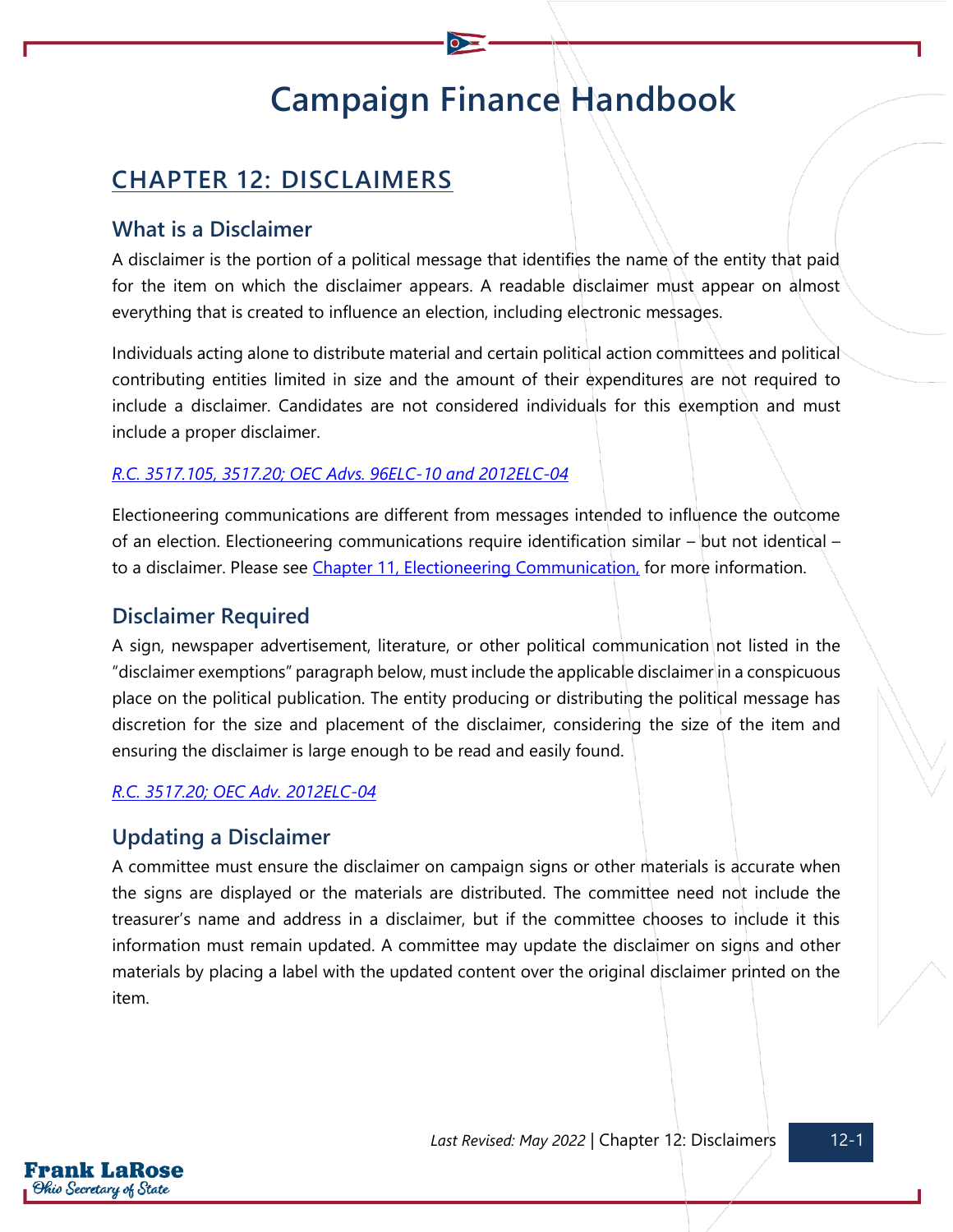**Campaign Finance Handbook**

## **Disclaimer Exemptions**

Items that are not required to include a disclaimer are found in *[OAC 111:2-4-18](https://codes.ohio.gov/ohio-administrative-code/rule-111:2-4-18)* and include:

 $\bullet$ 

- ❖ Airplane banners
- ❖ Badges & buttons
- ❖ Balloons
- ❖ Chip clips
- ❖ Clothing & hats
- ❖ Combs
- ❖ Cups and mugs
- ❖ Emery boards
- ❖ Facial coverings (masks)
- ❖ Flyswatters
- ❖ Golf balls and golf tees
- ❖ Individually wrapped candy
- ❖ Insulated beverage sleeves
- ❖ Key tags, key rings, or key fobs
- ❖ Lapel pins & other jewelry
- ❖ Letter openers
- ❖ Paint stirrers
- ❖ Pencils & pens
- ❖ Plastic bags
- ❖ Plastic discs designed to be sailed with a flip of the wrist
- ❖ Rulers 12"
- ❖ Sponges

Personal correspondence not reproduced by machine for general distribution and status updates or messages posted on a social media website where a home page for the committee exists that properly identifies the committee are exempt from the disclaimer requirement. Magnets and stickers measuring two and one-half inches by three inches or less, or seven and one-half square inches or less, or three inches in diameter or less, are also specifically exempt from the disclaimer requirement.

### *[OAC 111:2-4-18](https://codes.ohio.gov/ohio-administrative-code/rule-111:2-4-18)*

A committee may obtain a disclaimer exemption for items not listed in **OAC 111:2-4-18** by making a written request to the Secretary of State, before distribution of the item. When requesting an exemption, state your name and contact information, describe in detail the size and material of the item you wish to have exempted, and include a brief statement explaining why the exemption should be granted. The Secretary of State will respond in writing to all written exemption requests.

Exemption requests should be sent via email to **CFinance@OhioSoS.gov** or to:

Office of the Ohio Secretary of State Campaign Finance 22 North Fourth Street, 15<sup>th</sup> Floor Columbus, Ohio 43215

Frank LaRose Ohio Secretary of State

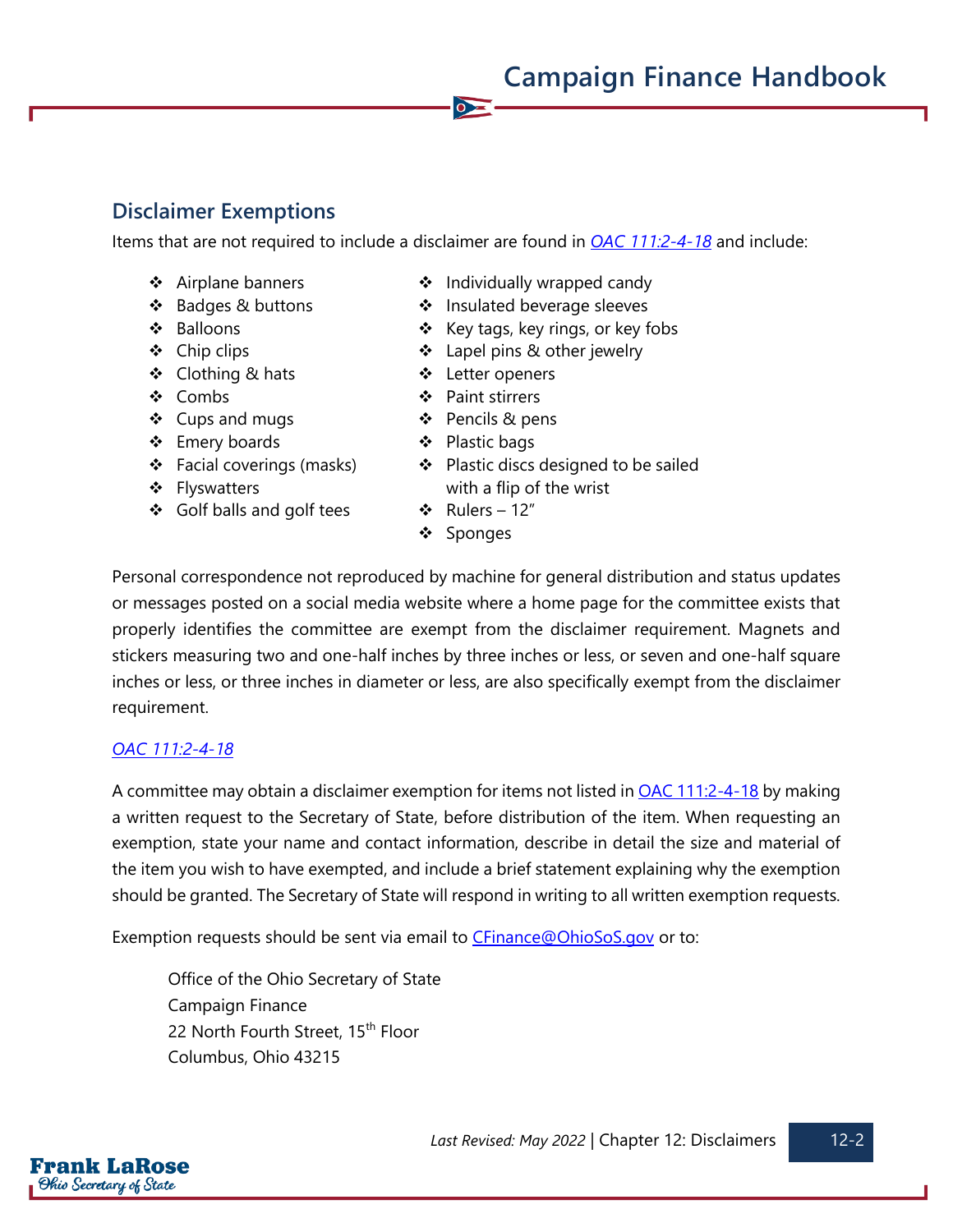## **Intent to Influence an Election**

An advertisement or item that might, even in part, be bought with the intent of influencing a current or future election or to build or maintain name recognition are reportable and must bear a disclaimer. This would include items bought with the personal funds of the candidate or officeholder. Examples include items distributed at public events, such as high school basketball program ads or free items.

 $\bullet$ 

#### *[OEC Adv. 89-04](https://elc.ohio.gov/wps/portal/gov/elc/opinions-decisions/advisory-opinions/by-year/89-4)*

#### **Individuals**

Any individual acting completely alone is not required to place a disclaimer on a political communication. Candidates are not considered individuals for purposes of the disclaimer requirement and must include a disclaimer on all political communication unless the item is specifically exempted by rule or given an exemption by the Secretary of State.

## **Candidate Campaign Committee Disclaimer Wording**

A complete disclaimer for a candidate's campaign committee includes the phrase, "Paid for by," followed by the name of the candidate's campaign committee, in a conspicuous place.

#### *[R.C. 3517.20;](https://codes.ohio.gov/ohio-revised-code/section-3517.20) [OEC Adv. 2012ELC-04](https://elc.ohio.gov/wps/portal/gov/elc/opinions-decisions/advisory-opinions/by-year/2012-04)*

Any independent expenditure made by a candidate's campaign committee in support of or opposition to a candidate or ballot issue must also include the disclaimer of the campaign committee that made the independent expenditure. The name of the committee used in a disclaimer must always match the name of the committee on the most recently filed Designation of Treasurer form.

## **Political Action Committees and Political Contributing Entities**

Every political publication or independent expenditure made in support of or opposition to any candidate or ballot issue that is issued by a PAC with ten or more members, or a PCE with ten or more members, must include a disclaimer. A proper disclaimer for a PAC or PCE consists of the name the PAC or PCE.

Any independent expenditure made by a PAC or PCE in support of or opposition to a candidate or ballot issue must also include the disclaimer of the PAC or PCE that made the independent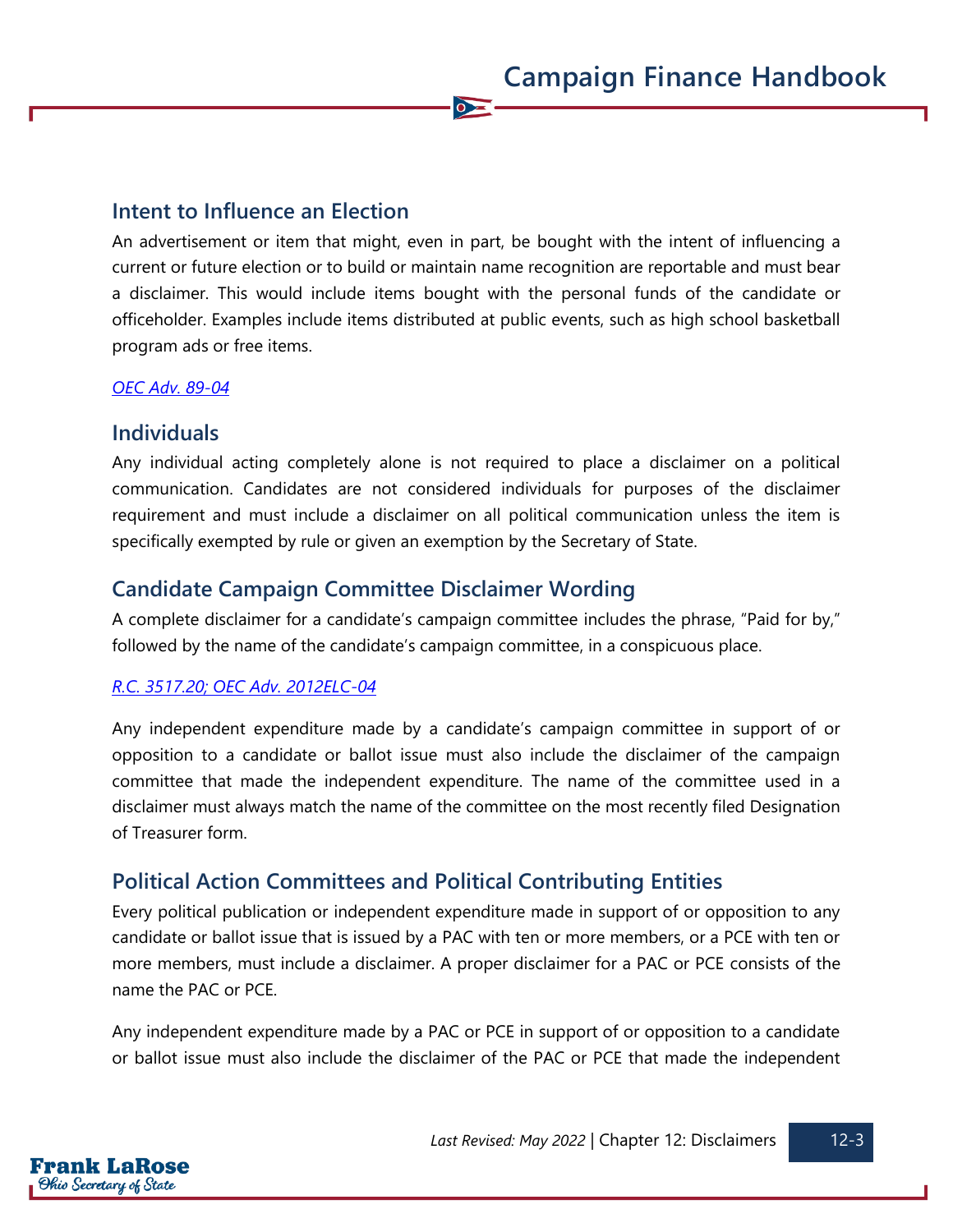expenditure. The name of the PAC or PCE used in a disclaimer must always match the name of the PAC or PCE on the most recently filed Designation of Treasurer form.

 $\bullet$ 

#### *[R.C. 3517.105\(A\)](https://codes.ohio.gov/ohio-revised-code/section-3517.105)*

#### **Limited PAC or PCE**

A PAC or PCE with fewer than ten members that makes an independent expenditure of \$500 or less on a political publication or advertisement involving a statewide candidate or ballot issue, \$250 or less for a General Assembly candidate, or \$100 or less for a local candidate or issue, is a "limited PAC" or "limited PCE" and is not subject to the disclaimer requirement.

In determining whether a PAC or PCE is a "limited PAC" or "limited PCE" having 10 or fewer members, "member" is defined as a person who makes one or more contributions to that PAC or PCE.

#### *[R.C. 3517.105\(A\)](https://codes.ohio.gov/ohio-revised-code/section-3517.105)*

### **Radio and Television Advertisements**

Radio and television advertisement disclaimers must contain a proper disclaimer. This information may be either spoken, appear on the screen, or both.

#### *[R.C. 3517.20](https://codes.ohio.gov/ohio-revised-code/section-3517.20)*

### **Telephone Banks/Pre-Recorded Phone Messages**

A candidate, campaign committee, legislative campaign fund, political party, political action committee, political contributing entity, or other person or entity conducts that holds a telephone bank to support or oppose a candidate or issue or to influence the voters in an election, must identify in the telephone call the identity of the committee or other entity paying for the telephone bank.

A telephone bank occurs when all of the next conditions are met:

- The entity places 500 or more calls;
- The content of the telephone call is identical or substantially similar; and,
- The telephone calls are made within any thirty-day period.

The telephone bank definition and disclosure requirements apply whether the telephone calls are made by individuals or by recording.

#### *[R.C. 3517.20\(A\)\(12\)](https://codes.ohio.gov/ohio-revised-code/section-3517.20)*

Frank LaRose Ohio Secretary of State

Last Revised: May 2022 | Chapter 12: Disclaimers | 12-4